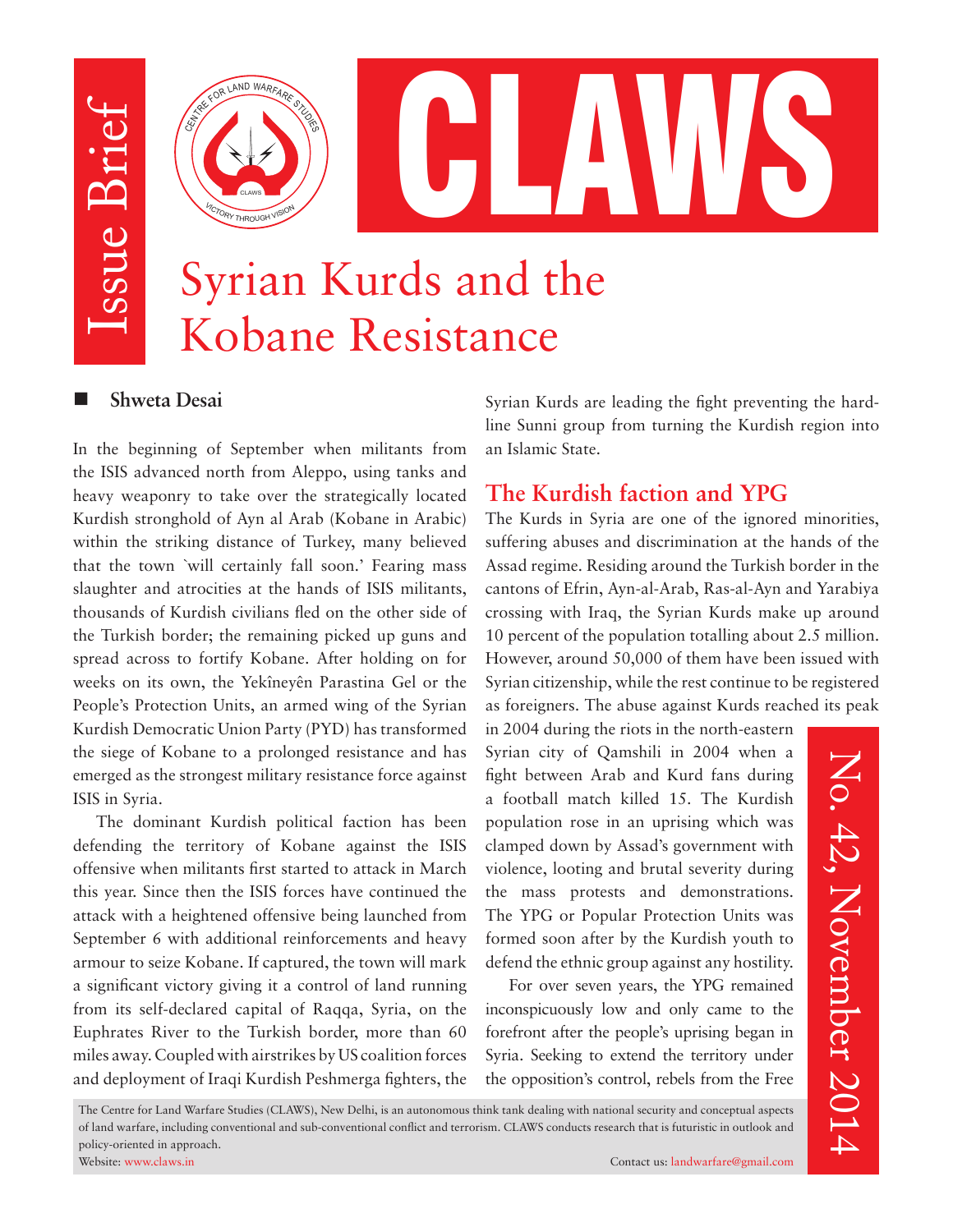2 **6** CLAWS Syrian Kurds...

Syria Army attempted to capture the Kurdish region of Ras al Ayn in 2012. They were however rolled back as the YPG militia fought back to win its first successful battle. Later in the year, as the war spread to Damascus, Assad decided to concentrate his armed strength to secure the capital and withdrew forces barring al Hassakah and Qamshili from Syria's Kurdish areas. The al Hassakah governorate on the Turkish-Iraqi border is an important road junction. Its rich oil resources and agricultural growth makes it strategically attractive for the Syrian regime to keep it under its control. The withdrawal by the government forces without any violent clashes led many to believe that the Kurds and Assad had reached consensual agreement which effectively ceded control of those territories to the PYD. By leaving the Kurdish-populated areas under the control of Kurds, Assad was free to use his forces elsewhere in the country to stifle out the moderate opposition. Following the withdrawal, the PYD grabbed the opportunity and declared the Kurdish areas in northern Syria as autonomous and established independent governance in Ifrin, Ayn-al-Arab (Kobane) and Hassakah since 2013. The Kurdish areas under PYD control extend for 848 km from Al-Malikiyah (also known as Dayrik) in northern Iraq to Efrin, which is north of Aleppo. The YPG—which acts as a front line defensive force—has set up checkpoints at the entrance of these enclaves which enables it to control movements of people and goods, collecting taxes on oil shipments crossing the Syrian border. These checkpoints have also for the most part tried to prevent the violence and the atrocities unleashed by the Syrian war from entering the Kurdish region, barring a few erratic attacks. This had been true until the ISIS launched a major attack on Kobane in September.

As the intensity of the attacks grew and the reinforcements of the militants swelled, the YPG tacitly aligned with the FSA to form joint counter-operations called Euphrates Volcano on September 10 against ISIS in areas surrounding Kobane. This move, following the initial hostility with the FSA rebels during the Ras al-Ayn conflict, has strengthened the YPG's ability to counter ISIS. As of mid 2014, the YPG's strength numbered between 30,000- 50,000 Kurdish fighters, including the female fighters' unit called Yekiniyen Parastina Jan or the YPJ which forms twenty percent of the force's strength and also represents the largest number of female combatants fielded in the Syrian war. The YPG-FSA alliance also marks a significant shift in the political ideology of the PYD, which until the ISIS attack on Kobane, refused to take any external military help, as it seems to project the YPG in a vulnerable position and thus threatens the supremacy of PYD in the region. The overlapping interests of various Kurdish factions and political parties in West Asia have also cast a lead in the battle for Kobane, with each watching the game as it unravells to further their own goals.

#### **Turkey's Dilemma**

Turkey, which continues to have major stakes in Kobane, on the other hand has been sitting on the fence. The battle between ISIS and YPG-FSA rebels so far has caused a spillover effect on neighbouring Turkey which saw wide-scale displacement on both sides. In a matter of last two months, more than 130,000 Syrian Kurds have taken shelter in Turkey and the border has since been closed while 160,000 Turkish citizens have been displaced internally. According to Dr Burak Akçapar, the Turkish ambassador in India, the bombing by ISIS and attacks by the YPG and the Syrian regime has caused casualties of more than 82 Turkish citizens at its border with Syria. Preventing illegal transportation of logistics and manpower across the Turkey-Syrian border is becoming more and more of a challenge, he said.

In an effort to push back ISIS the US military, coordinating with the Kurdish forces on ground, has conducted air strikes targeting the militant positions in recent days, but these have remained inadequate. While a number of militants were killed, it has not stopped the ISIS advance. Turkey refuses to use its own military power or provide its Incirlik air base in the south-eastern city of Adana to the US coalition for launching airstrikes. "Without a comprehensive and integrated strategy to defeat the ISIS and stabilize the situation in Syria, the airstrikes by themselves cannot be a solution; it can only be a factor. It is a waste of resources" said Akçapar in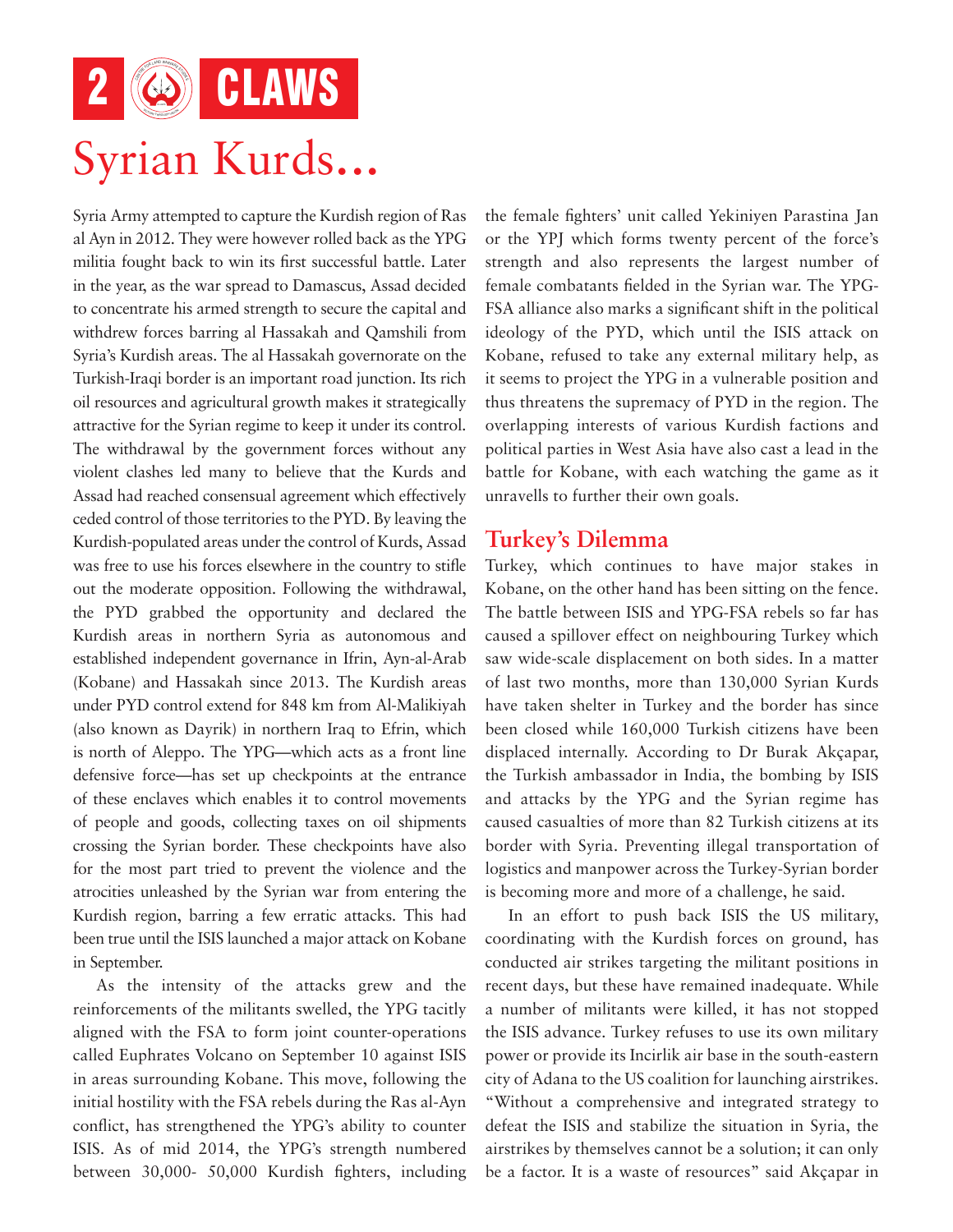

a recent talk in Delhi. He added that using the Turkish army in Kobane will only exacerbate the situation leading to wider implications in the Syrian war. "The ISIS has become an imminent and clear danger threatening Turkish borders. It is a national security issue. There can be no military solution for the conflict in Syria, it has to be a political solution (with no Assad)."

Turkey has supported the opposition in Syria since the beginning of the insurgency in 2011 and before by providing logistical base to the fighters. A number of armed groups used Turkey's Antakya as a base to launch attacks against the Assad regime. The more than 900 km of porous border was used for supplies of arms, armaments and fighters into Syria. In 2012, it hosted the `Friends of Syria,' a coalition of Arab and Western countries set up to provide some support for the Syrian opposition and ease Assad out of power.

Turkey's inaction in the battle for Kobane also emanates from its insecurity against the Kurds. There are more than 30 million Kurds in West Asia who constitute one of the world's largest ethnic groups without a country of their own. Scattered and geographically split around the border regions of Turkey, Iraq, Syria and Iran, the Kurds have been waging armed nationalist movements to fight for greater autonomy. The Syrian regime has been a covert supporter of the Kurdish Workers Party or the PKK in Turkey in the past which is listed as a terrorist organisation by the US, NATO countries and the European Union for waging an armed resistance against Turkey for self-determination. The PKK aims to form autonomous Kurdish administrations in Iran, Iraq, Syria and Turkey, without necessarily threatening the territorial integrity of these states. While PYD is closely allied with Turkey's PKK, Iraq's Kurdistan Democratic Party supports the Kurdish Nationalist Council (a coalition of 15 smaller parties), the other dominant force which is part of Syria's main opposition the National Coalition for Syrian Revolutionary and Opposition Forces. Both the PKK and the PYD have accused Iraq's KDP of working in coordination with Turkey to close the Kurdistan Regional Government border severing logistical links and affecting supply chain from Turkey's Kurdish areas to Syrian Kurdish areas. The Syrian PYD remains mistrustful of Turkey's intentions, accusing it of trying to dilute the YPG's influence in Kobane. The KDP in turn accuses the PYD of working with the Syrian government. Turkey is also apprehensive of helping the YPG or the PYD as it will send a signal to the PKK of aiding its cause. If ISIS captures Kobane, it will weaken the Kurdish resistance force not just in Syria but also in Turkey; however, victory of the YPG will spur demands of autonomy from the Turkish Kurds. The PYD is also seen by Ankara as a potential threat as it increases apprehensions about renewed guerrilla attacks against Turkey from Syrian territory. Giving in to international pressure for its inaction so far, Turkey has reluctantly facilitated the entry of Iraqi Kurdish Peshmerga forces through its territory into Kobane in Syria on October 28. The entry of Peshmerga fighters has bolstered YPG forces and boosted moral support but has failed to weaken ISIS.

#### **The Rise of Syrian Kurds**

Kobane was the first city that was liberated from the Assad regime in 2012 and declared autonomous by the Kurds in Syria. The region is home to rich oil resources, fertile agriculture and forms a connecting route to other Kurdish territories in Turkey, Iraq and Iran making it strategically important for militant group like the ISIS to control it. It forms a connecting route between other Kurdish areas of Efrin on the west and Yarabiya on the East. The fall of Kobane in the hands of ISIS will indisputably put the other Kurdish regions equally in danger of the Islamic radicals. It will also seriously mar the autonomous project of the Kurdish areas in Syria putting their fate in jeopardy for an indefinitely long period.

Being an ethnic minority, the Kurds have long faced atrocities at the hands of Arabs in Iraq, Turkey, Syria and Iran. In the renewed conflict in Syria, they now face prospects of facing the Islamic State extremists whose terror tactics including mass slaughter, public beheadings, capturing non-Muslim women as slaves and horrific atrocities, have earned it the brutal reputation of being more extreme than the Al-Qaeda. Before the attack on Kobane, some 400,000 people used to live in